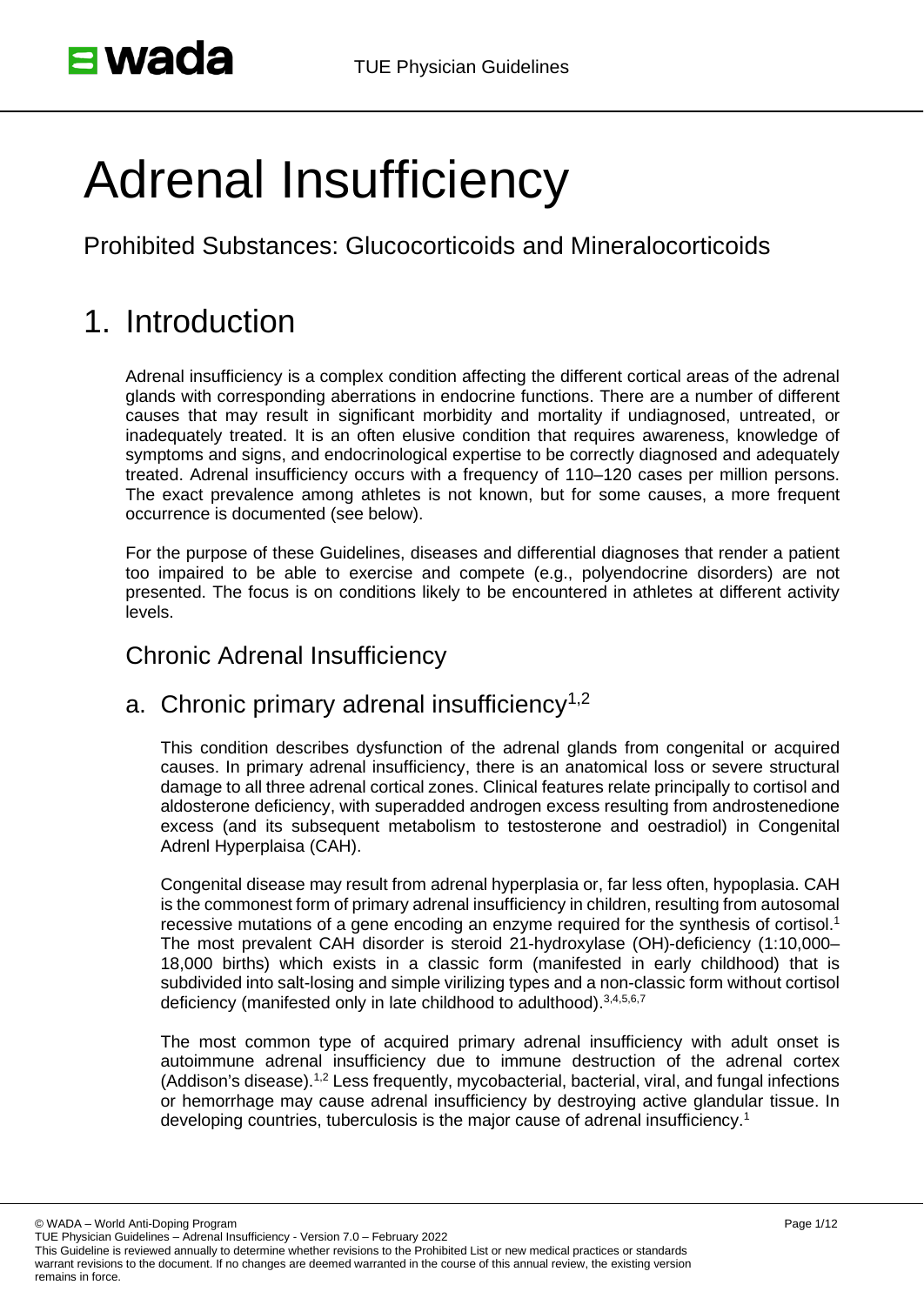# b. Chronic secondary adrenal insufficiency

This is also known as "central" or "partial" adrenal insufficiency, where the cortical zone ("zona fasciculata") of the adrenals is structurally intact but functionally inhibited by reduced pituitary adrenocorticotropic hormone (ACTH) secretion.8

Secondary adrenal insufficiency is most commonly iatrogenic, caused by suppression of the hypothalamic-pituitary-adrenal (HPA) axis due to exogenous glucocorticoid use.<sup>8</sup> This cause is particularly relevant in an athletic population due to the frequent use of glucocorticoids and their unpredictable uptake into the circulation and HPA axis suppression. <sup>8</sup> Local treatment of musculoskeletal disease with potent glucocorticoids, such as long-acting betamethasone, triamcinolone, or dexamethasone, generally inhibits the HPA axis, and daily oral use may suppress the HPA axis within days.

Iatrogenic secondary adrenal insufficiency is likely to recover over time if glucocorticoid use can be discontinued, with the duration of the requirement for replacement corresponding to the dose and duration of the glucocorticoid used. Generally, prolonged recovery occurs only after glucocorticoid use of at least 2–4 weeks duration.

Another important consideration in athletes is that secondary adrenal insufficiency may occur months or even years after traumatic brain injury due to pituitary damage. Other reasons for central adrenal insufficiency include hypopituitarism from other forms of hypothalamic-pituitary disease, most notably pituitary tumors and their treatment. $8$ 

A number of medications (e.g., azole antifungals such as ketoconazole, miconazole, fluconazole, itraconazole) may inhibit adrenal steroidogenesis and precipitate adrenal insufficiency usually, but not always, in individuals with underlying undiagnosed adrenal insufficiency.

Secondary adrenal insufficiency results in cortisol deficiency, but aldosterone secretion is preserved. Hence, hyperkalemia does not occur, and fludrocortisone replacement is not required.

# Acute Adrenal Insufficiency (adrenal crisis)

In a previously undiagnosed patient, acute adrenal insufficiency may be the initial presentation.9,10 Acute adrenal insufficiency is usually a presentation of complete primary adrenal failure and may be a life-threatening emergency.<sup>2</sup> Acute crisis or exacerbation in secondary adrenal insufficiency due to the use of exogenous glucocorticoids is rare, but cases where structural causes have rendered the patient cortisol-deficient, may present with adrenal crisis. Although efforts should be made to ascertain the cause of the adrenal crisis, treatment should not be delayed.8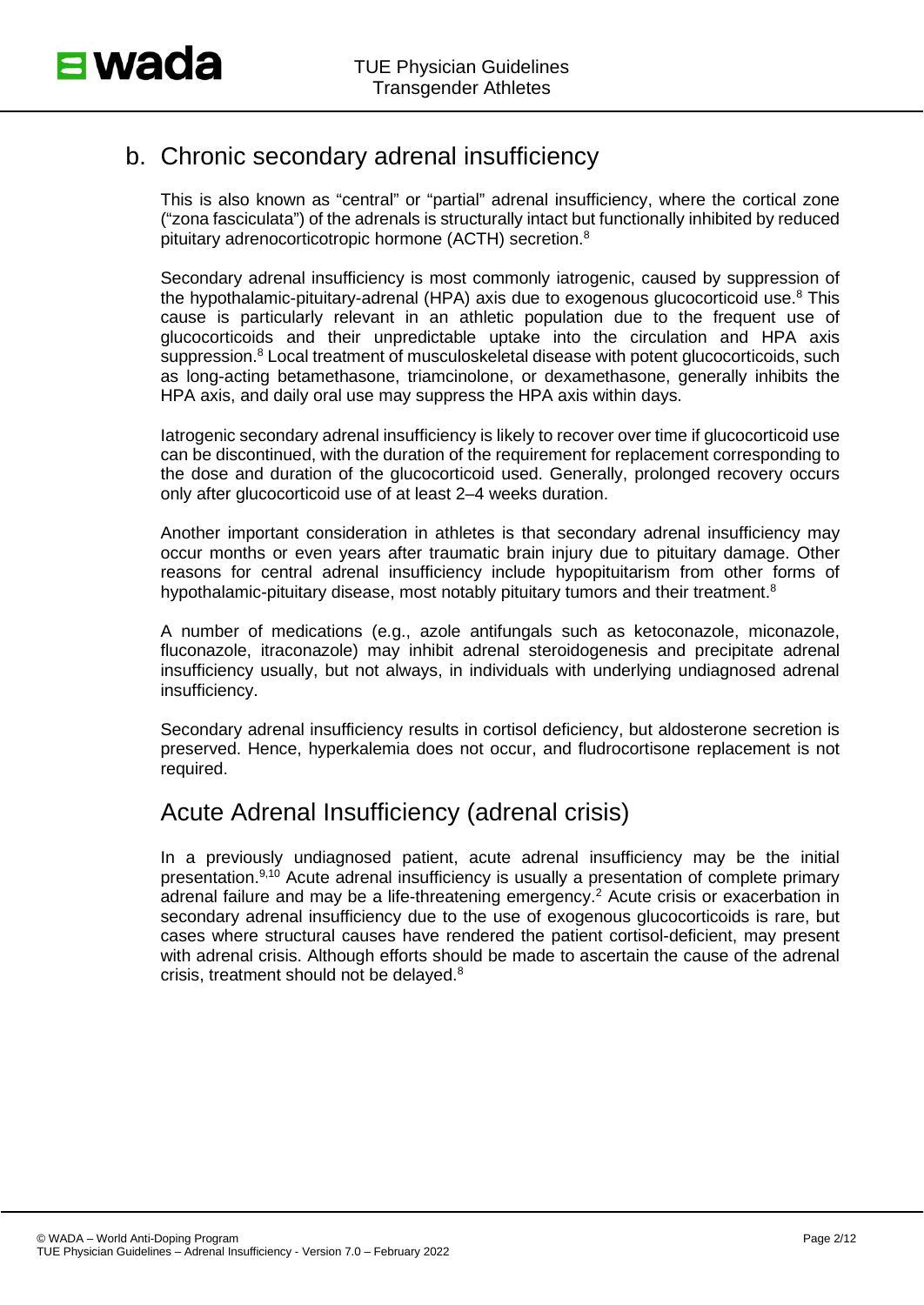# 2. Diagnosis

## a. Medical history

Adrenal insufficiency symptoms are mostly non-specific and include fatigue, weakness, weight loss, nausea and vomiting, postural dizziness, syncope, disturbed mood, concentration or delirium, and in primary adrenal insufficiency only, skin darkening.1 The rate of onset and severity of adrenal insufficiency symptoms may help establish the chronology of the disease.

Adrenal crisis may be defined as an acute deterioration in health in association with absolute or relative hypotension and symptomatic improvement after IV hydrocortisone and standard fluid resuscitation.

Chronic adrenal insufficiency and adrenal crisis are often missed, sometimes with fatal outcomes. <sup>9</sup> Triggers to diagnosis may include salt hunger and skin darkening (primary adrenal insufficiency only) and hyperkalaemia. <sup>1</sup> Reduced athletic performance is expected. Some cases are misdiagnosed as eating disorders such as anorexia nervosa.

In congenital disease, females with classic 21-OH deficiency (a primary adrenal insufficiency) may present with ambiguous, virilized genitals at birth. Males might go undiagnosed in countries where newborn screening is not performed until they present with a salt-wasting crisis within one to three weeks of age, reflecting the degree of mineralocorticoid deficiency. Males without salt loss may present with precocious pseudopuberty (pubic hair, accelerated growth at 2–4 years of age). Rarely, an athlete with classic 21-OH-deficiency might remain asymptomatic (other than rapid growth as a child with premature linear growth cessation and being of short stature as an adult) and may not present themselves to a physician at all or be incidentally diagnosed in adult life (e.g., during fertility investigations or after detection of adrenal masses). 5,6 Children with a non-classic form of CAH show signs of hyperandrogenism (early pubarche and body hair development, accelerated growth). Females continue to experience hyperandrogenemia from late puberty onwards, whereas adult males are usually asymptomatic. 5

## Distinguishing between primary and secondary adrenal insufficiency

The clinical distinction between primary and secondary insufficiency is important because primary adrenal insufficiency includes mineralocorticoid deficiency, which renders athletes more vulnerable to crises. Secondary adrenal insufficiency usually involves additional pituitary deficiencies, except for the iatrogenic suppression caused by glucocorticoid administration.

# b. Diagnostic criteria

The diagnosis of adrenal insufficiency demands the synthesis of medical history with physical examination, substantiated by appropriate laboratory measurements and tests.1,8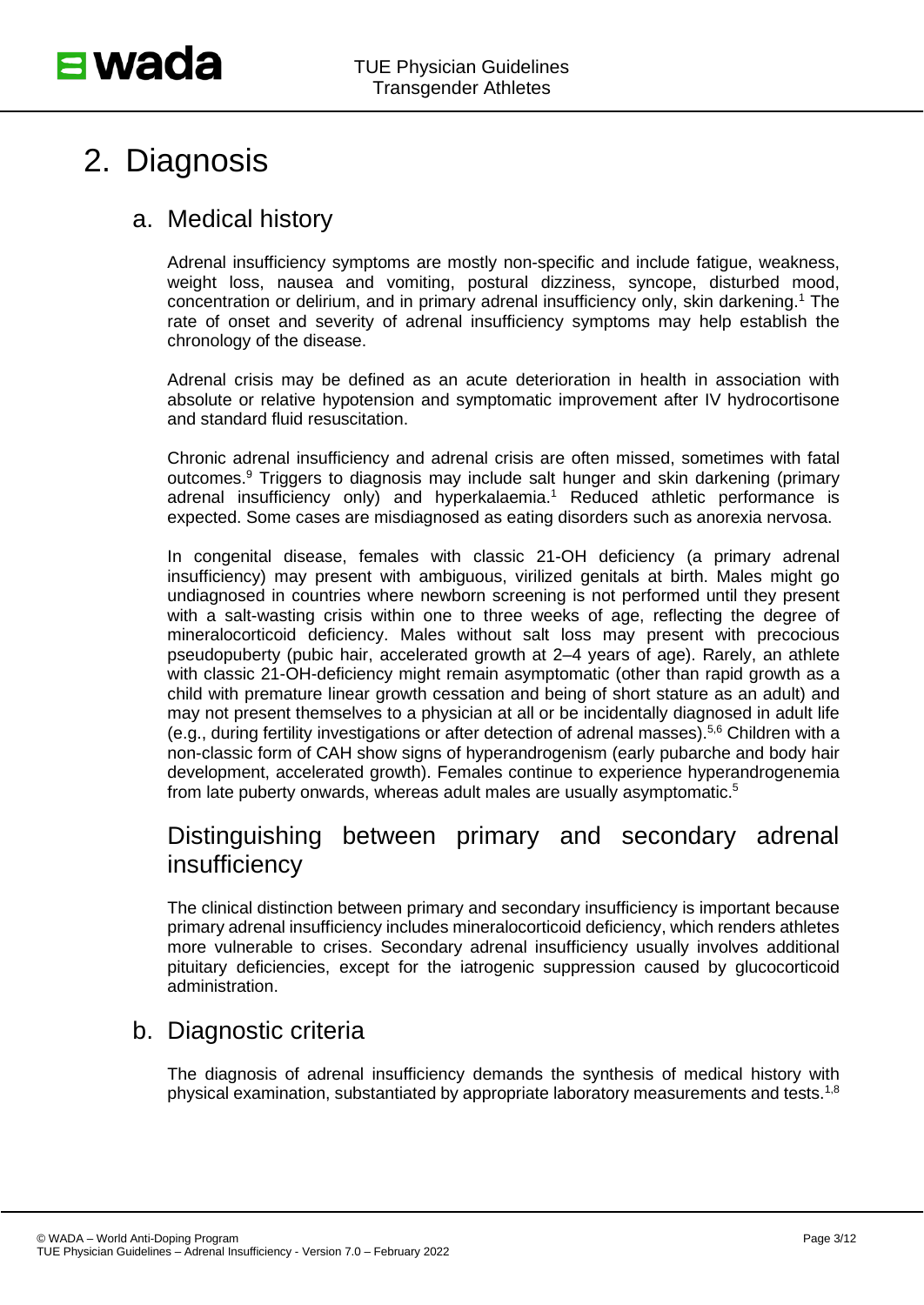## Physical examination

- Weight loss: Universally present in primary adrenal insufficiency
- Blood pressure: Hypotension, especially postural hypotension
- Pigmentation: Chronic hyperpigmentation (sun-exposed skin, skin creases, mucus membranes in primary adrenal insufficiency).<sup>2</sup>

#### Laboratory measurements**[a](#page-3-0)**

- Electrolytes: hyponatremia is commonly found in primary adrenal insufficiency, occasionally in secondary, hyperkalemia implies primary adrenal insufficiency.
- Fasting blood glucose: hypoglycemia, particularly in athletes during/after exercise and in children.
- Serum cortisol: Diagnosis is confirmed if serum cortisol level measured between 8.00 am and 9.30 am after an overnight fast (basal cortisol) is less than 3 µg/dL (83 nmol/L). Cortisol concentrations fall by approximately 30 nmol/L after this time and nadir at midnight. Values below 14  $\mu$ g/dL (400 nmol/L) in the presence of markedly elevated ACTH and plasma renin concentrations are very suggestive of primary adrenal insufficiency and require further investigation by provocative testing (cosyntropin). Values above 14 µg/dL (400 nmol/L) generally rule out adrenal insufficiency. In rare cases of circulating binding protein disorders, lower serum cortisol values can be normal.
- Plasma ACTH concentration: When serum cortisol is low, ACTH can be decreased or inappropriately normal (secondary adrenal insufficiency) or increased at least two-fold<sup>1</sup> (primary adrenal insufficiency).
- Plasma renin and aldosterone concentration*:* considered in conjunction with concurrent evaluation of blood pressure (including postural), extracellular fluid volume (hydration status) and electrolytes. High plasma renin with low aldosterone and extracellular fluid volume depletion is characteristic of untreated primary adrenal insufficiency.

#### Testing**[b](#page-3-1)**

It is not within the scope of this document to provide the full details of each test, and the criteria are for general guidance only. These tests should be chosen and undertaken by an endocrinologist in an established laboratory. The test results need to be interpreted in the specific clinical context.

# Cosyntropin testing (also corticotropin stimulation test)<sup>5,6,7</sup>

Adrenal insufficiency is likely if serum cortisol level is less than 14 µg/dL (400 nmol/L) at 30-60 minutes after administration of 250 µg cosyntropin (synthetic ACTH; dose to be modified in children). Measurement of plasma ACTH determines whether adrenal

<span id="page-3-0"></span>a This information mentions limit values for parameters for general guidance. These criteria are not all rigorously proven as applications will vary in clinical settings, such as where effects of illness, hormones, and exercise need to be considered. Threshold values provide some guidance in the case of athletes.

<span id="page-3-1"></span><sup>&</sup>lt;sup>b</sup>This information mentions limit values for parameters for general guidance. These criteria are not all rigorously proven as applications will vary in clinical settings, such as where effects of illness, hormones, and exercise need to be considered. Threshold values provide some guidance in the case of athletes.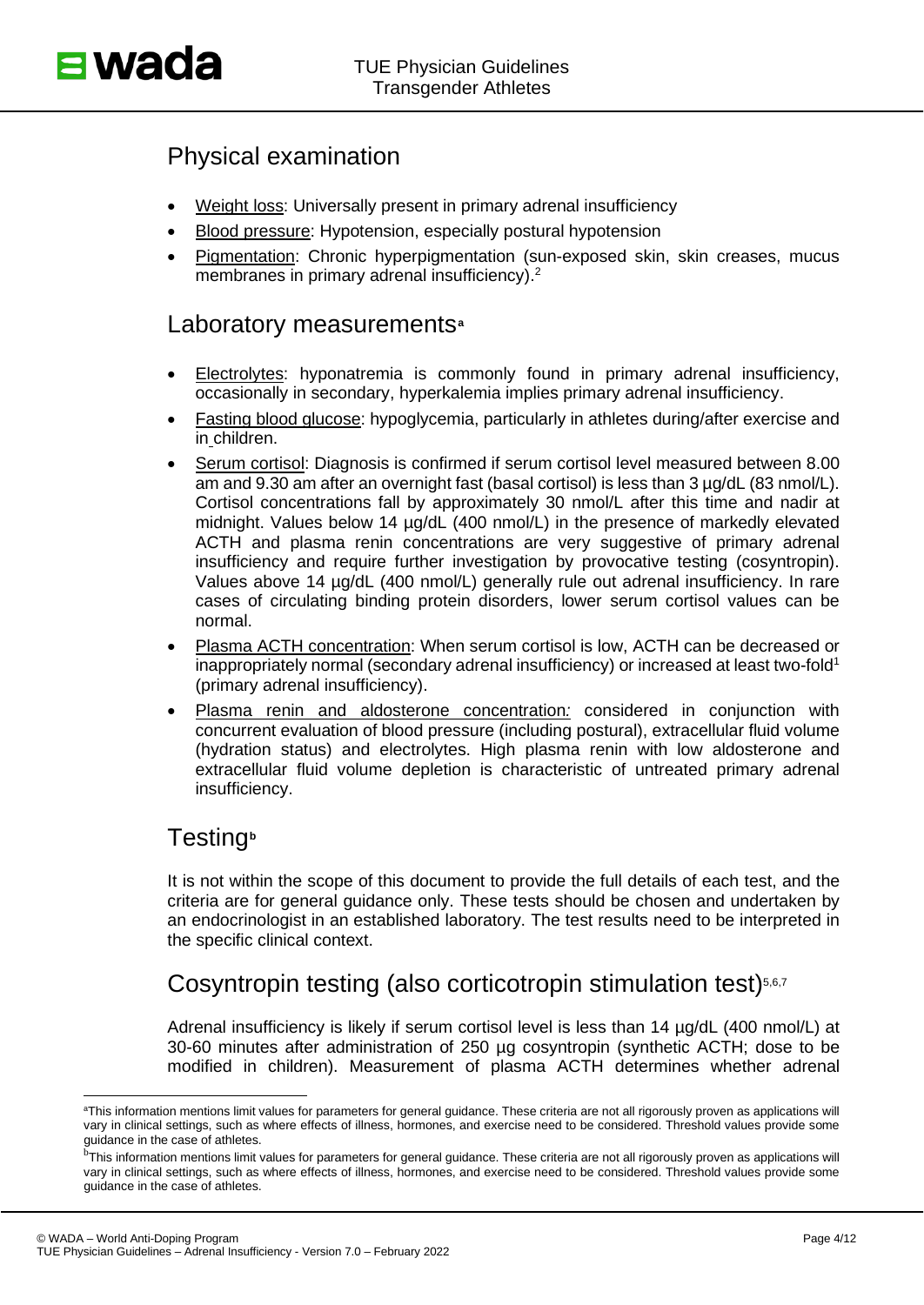insufficiency is primary or secondary. Elevated ACTH levels indicate primary adrenal insufficiency. If the cortisol response to cosyntropin is subnormal, but ACTH concentration is not elevated, secondary adrenal insufficiency is likely.

## CRH stimulation test

This test is not widely used but can be superior to cosyntropin testing in individuals with short-term (less than three months) secondary adrenal insufficiency, e.g., after glucocorticoid treatment. Diagnostic cut-off values are the same as for the cosyntropin test.

# Insulin-tolerance testing or metyrapone stimulation<sup>8</sup>

These tests are less used reference tests for establishing the integrity of the hypothalamicpituitary-adrenal axis, for example, when secondary insufficiency should definitely be ruled out.

#### Antibody tests

If primary adrenal insufficiency is confirmed, anti-adrenal, mostly 21-hydroxylase antibodies, may confirm autoimmune primary adrenal insufficiency. Negative results should prompt a search for another cause of primary adrenal insufficiency and necessitate adrenal CT imaging and testing for very long-chain fatty acids in males to exclude adrenoleukodystrophy.

#### Imaging studies

A CT or MRI of the abdomen helps to identify hemorrhage, calcification, or infiltration of the adrenal glands. In secondary adrenal insufficiency, a sella MRI (or, if unavailable, cranial CT) may show destruction or a mass lesion of the pituitary.

#### c. Other relevant information

The patient's symptoms during the course of treatment over time should be documented and reported by the treating physician, noting any exacerbation (acute crisis) or required adaptation to doses of glucocorticoids and mineralocorticoids. Genetic analyses in congenital disease demonstrate the specific molecular etiology.

# d. Likeliness of the medical condition being caused by previous use of glucocorticoids

Secondary adrenal insufficiency may occur with the administration of glucocorticoids by almost any route, not just from sustained oral use. Injectable glucocorticoids, depending on the formulations, may lead to sustained systemic exposure. Topical glucocorticoids (inhaled, intranasal, ophthalmic, dermal) rarely cause any significant systemic exposure but could if used at extremely high doses. <sup>8</sup> Glucocorticoid-induced HPA axis suppression may last for a highly variable period of time, depending on the dose and duration of systemic exposure to exogenous glucocorticoids. There is considerable interindividual variability in efficacy and HPA axis suppression in response to glucocorticoid therapy.<sup>8</sup> Adrenal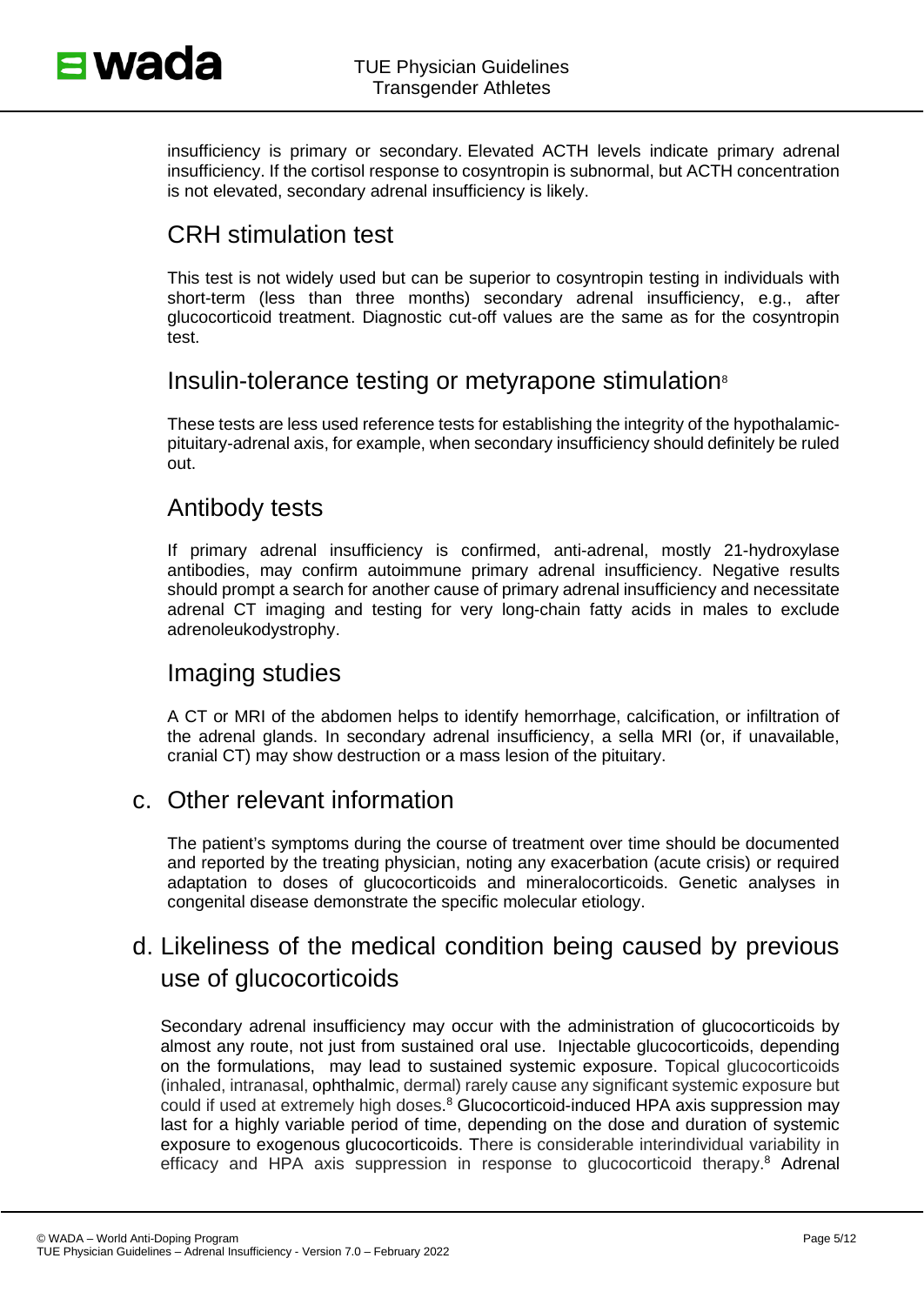insufficiency demonstrated by low basal serum cortisol levels has been reported in elite cyclists with a high frequency of glucocorticoid use.11

The TUEC should establish the dosage, frequency, duration, and administration route of previous or ongoing GC use, as well as the existence of any relevant TUEs when evaluating an athlete presenting with secondary adrenal insufficiency.

# 3. Treatment

The mainstay of treatment for primary adrenal insufficiency is substitution with glucocorticoids. Patients with additional mineralocorticoid deficiency might require fludrocortisone acetate.<sup>1,8,12</sup>

Prevention of adrenal crises is essential to avoid fatal consequences, especially in those involved in competitive sport. All athletes with adrenal insufficiency need to be thoroughly educated about the steps needed to prevent adrenal crises. These include the use of stress doses of glucocorticoid for high levels of physiological stress, injury, or illness, especially those involving pyrexia. **In athletes with primary and secondary adrenal insufficiency who require life-long treatment, these situations requiring dose increases should be explicitly covered in the conditions of the TUE.**

Emergency situations with sufficient clinical suspicion of an adrenal crisis require treatment prior to definitive laboratory confirmation or consultation of an endocrinologist, but ideally after securing blood samples. This needs to be considered in any case of a retroactive TUE application for emergency treatment. In case of an adrenal crisis, the underlying problem precipitating the crisis also requires treatment.

Athletes with secondary adrenal insufficiency due to withdrawal from previous glucocorticoid therapy may require tapering doses of glucocorticoids over weeks or months to, in rare cases, years until symptom-free.

#### a. Name of prohibited substances

Treatment of primary adrenal insufficiency involves oral replacement of cortisol and aldosterone with steroids. Generally one of hydrocortisone, cortisone acetate, prednisolone, prednisone, or, rarely, dexamethasone to replace cortisol (hydrocortisone) is administered in a dose and schedule compatible with the steroids pharmacokinetics. Aldosterone is replaced with oral daily fludrocortisone.

#### Glucocorticoids<sup>1,6,8</sup>

Oral and any injectable routes of administration of glucocorticoids are prohibited incompetition only. However, the levels of an in-competition urine sample may be above the established laboratory reporting levels of glucocorticoids even though the administration took place out-of-competition. In accordance with the Code, the resulting positive doping test, known as an adverse analytical finding (AAF), could render the athlete liable to a sanction under the concept of Strict Liability. However, if the athlete and attending physician provide appropriate clinical justification for systemic (e.g. oral, injectable) glucocorticoid use, a retroactive application for a TUE may be granted. See ISTUE Article 4.1e where the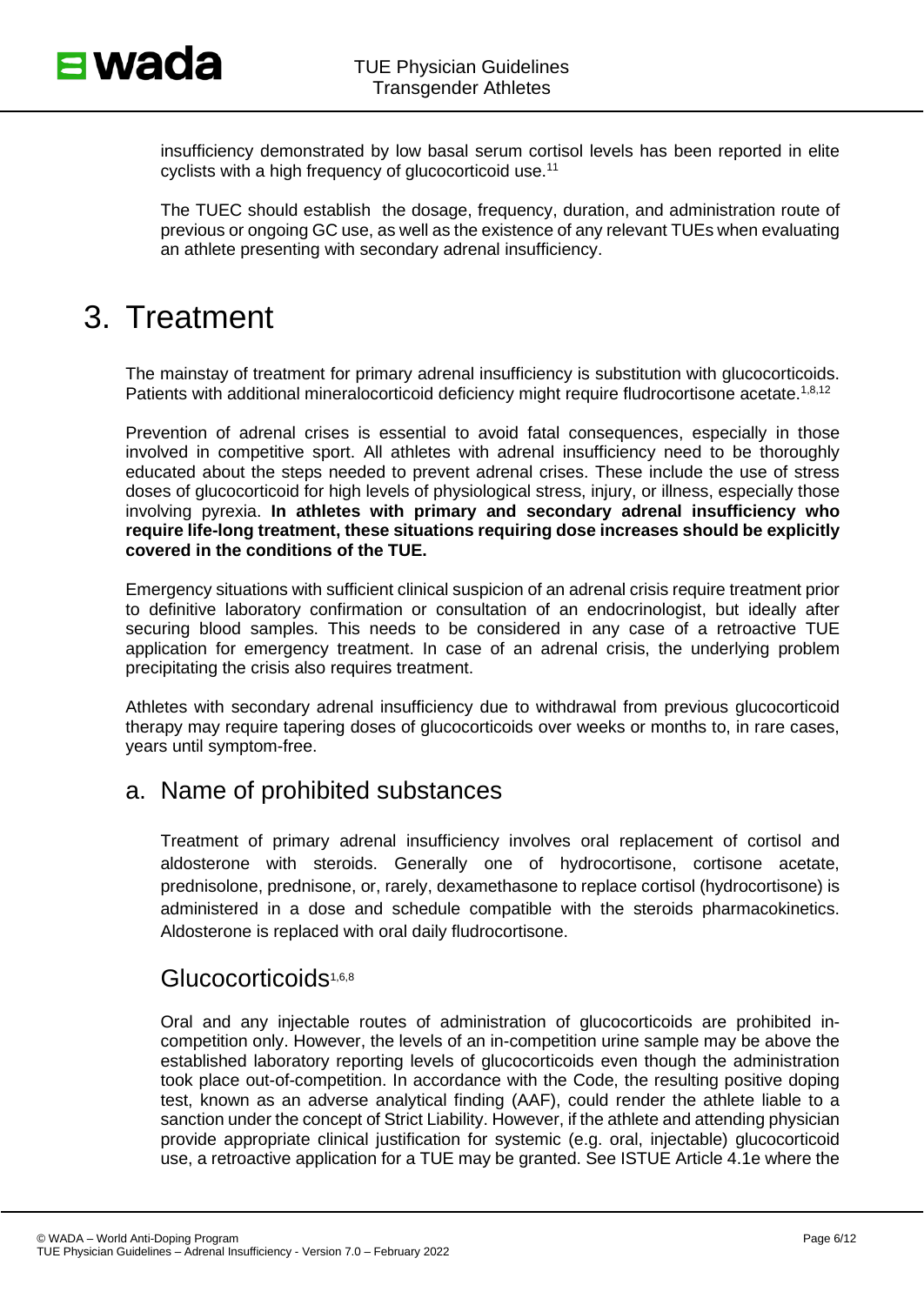athlete can apply retroactively for a TUE if one tests positive for a substance that was taken out of competition but only prohibited in competition.

Athletes with organic causes of permanent primary and secondary adrenal insufficiency require daily treatment with glucocorticoids and will in general require a TUE to compete. In athletes where adrenal insufficiency manifests with an acute crisis, a retroactive TUE application would be need to be submitted under ISTUE Article 4.1a.

- Hydrocortisone: intravenous drug of choice in emergency treatment; effective in controlling androgen production (in higher than physiological doses) in CAH; easy to titrate, some mineralocorticoid activity.
- Cortisone acetate is an alternative glucocorticoid used for daily oral replacement therapy in all but emergency situations.
- Prednisone: pro-drug that needs to be metabolized to active prednisolone; conversion is variable and might be impaired in liver disease.
- Prednisolone, methylprednisolone (parenteral).
- Dexamethasone: alternative to hydrocortisone to avoid interference with testing, but its lack of mineralocorticoid activity and high potency makes it less appropriate to be used alone for ongoing oral replacement therapy in primary adrenal insufficiency. Accurate dose titration is difficult.

### Mineralocorticoids<sup>1,4,6,12</sup>

Fludrocortisone actetate is needed for primary but not for secondary adrenal insufficiency.

## DHEA<sup>13</sup>

In all forms of adrenal insufficiency, the production of dehydroepiandrosterone (DHEA) and its biologically inactive sulfate metabolite (DHEAS) are impaired. However, reductions in serum DHEA are often difficult to interpret as prolonged exogenous glucocorticoid treatment will suppress residual adrenal DHEA secretion. There is some controversial and inconclusive evidence from small studies that women with primary adrenal insufficiency and pituitary insufficiency may suffer from quality of life symptoms, primarily sexual dysfunction, which may be alleviated by DHEA treatment, but a meta-analysis showed only minimal, probably unimportant clinical benefits of DHEA administration.<sup>14</sup> Consequently, DHEA treatment is not recommended.<sup>15</sup> Furthermore, it has to be considered that DHEA treatment is generally not available in prescription form and that its long term safety is not established.

#### Androgens

Testosterone has no role in the treatment of female athletes with either form of adrenal insufficiency.12 Serum androstenedione and testosterone may actually be elevated in individuals with CAH from 21-hydroxylase deficiency.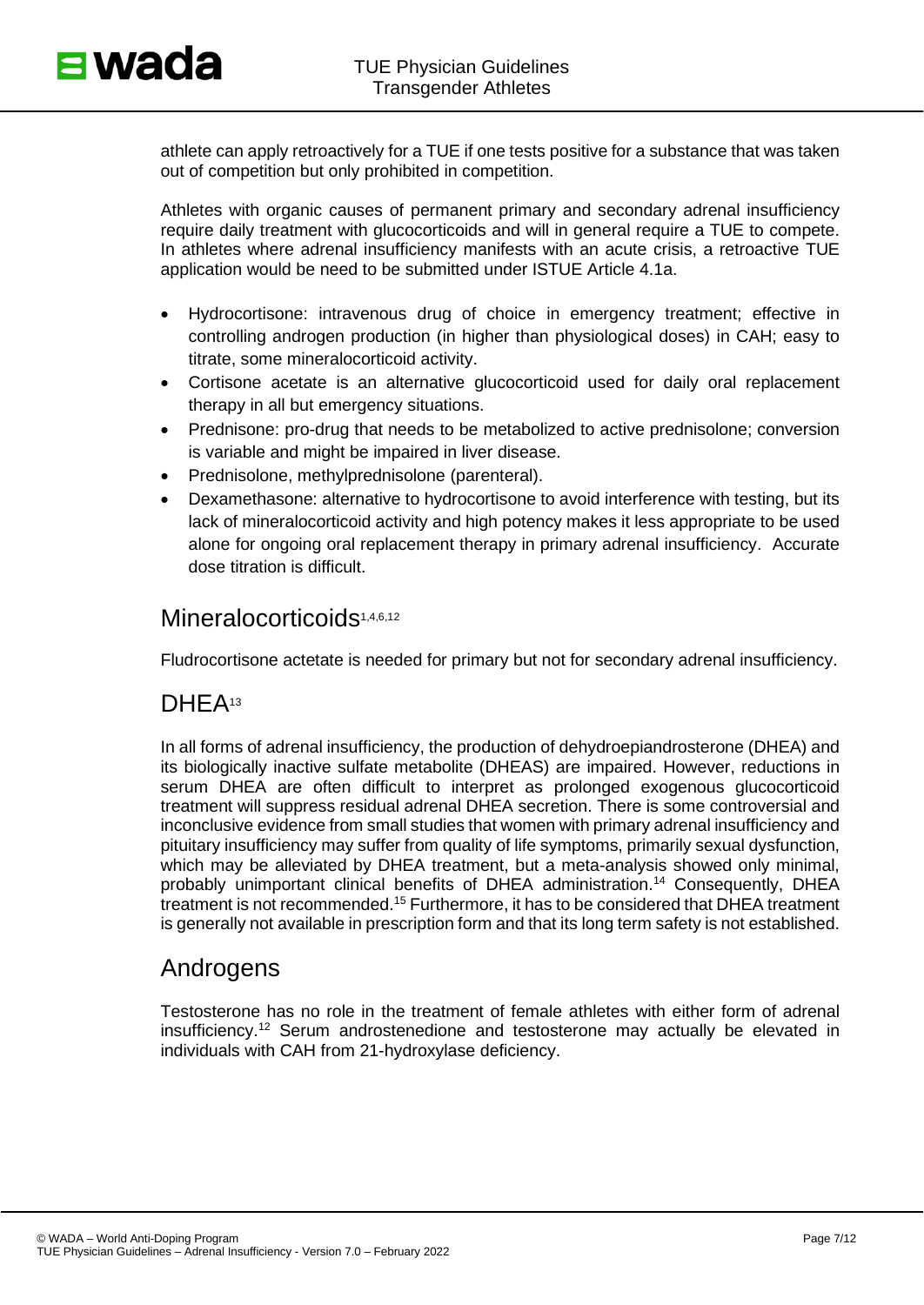b. Route of administration

#### Glucocorticoids:

- Intravenous in an emergency situation or during hospitalization and surgeries;
- Oral for ongoing glucocorticoid treatment once the patient is stable and for chronic replacement therapy;
- Intramuscular, e.g., in emergency treatment prior to admission in adrenal crisis or prior to surgical intervention.

## **Mineralocorticoids**

Fludrocortison acetate: oral

#### c. Dosage and frequency

Daily oral glucocorticoid medication is timed with the first and largest dose administered in the morning and subsequent smaller dose(s) in the afternoon to approximate diurnal physiological secretion.3,6,17

After emergency treatment, intravenous doses of glucocorticoids need to be tapered and may be discontinued, usually by switching to oral maintenance, once symptoms resolve, depending on the cause of the crisis. Maintenance glucocorticoid and mineralocorticoid (only in primary adrenal insufficiency) replacement therapy is with oral medication. The athlete should be treated with the lowest possible glucocorticoid dose to avoid symptoms of adrenal insufficiency in order to avoid adverse effects of excessive glucocorticoids.

Immediately prior to major surgical intervention, patients require stress doses of glucocorticoids (25–100 mg hydrocortisone intravenously at induction), and additional doses should be continued throughout the procedure and postoperatively (up to 200 mg/24 hours intravenously until the patient can take double their usual dose orally). Doses in keeping with the extent of the surgery are recommended.

[https://www.addisonsdisease.org.uk/Handlers/Download.ashx?IDMF=b1278634-5c59-](https://www.addisonsdisease.org.uk/Handlers/Download.ashx?IDMF=b1278634-5c59-4252-a0e1-8b93e4647a75) [4252-a0e1-8b93e4647a75\)](https://www.addisonsdisease.org.uk/Handlers/Download.ashx?IDMF=b1278634-5c59-4252-a0e1-8b93e4647a75).

# 4. Non-prohibited alternative treatments

In the case of confirmed primary adrenal insufficiency, there is currently no non-prohibited treatment alternative.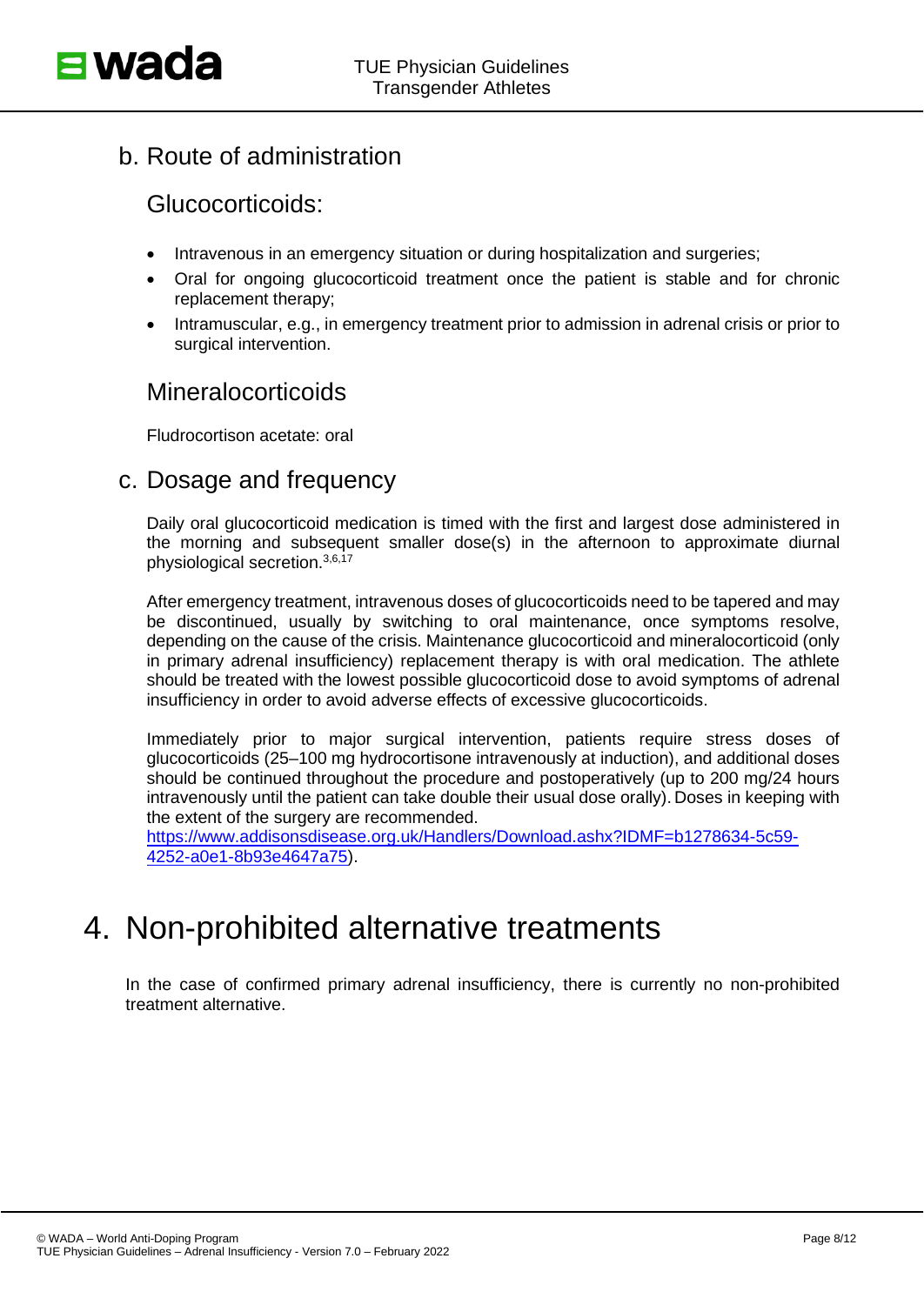# 5. Consequences to health if treatment is withheld

Adrenal insufficiency, particularly an acute crisis, is life-threatening and may lead to death if treatment is delayed or insufficiently aggressive. Death may occur due to hypotension, cardiac arrhythmia, or central impairment. This should be considered in applications for retroactive TUEs after emergency treatment without prior definite confirmation of diagnosis.

Other consequences of chronic adrenal insufficiency are chronic ill health with underperformance in physical activity and competitive sport.

# 6. Treatment monitoring

It is absolutely essential that a specialist endocrinologist is involved in the management of any athlete with proven adrenal insufficiency of any cause. Due to the delicate balance between administering the lowest possible dose to achieve sufficient substitution on the one hand or overdosing on the other, specialist monitoring should be undertaken at least annually in case of stable disease. Where there is instability of control or in acute cases, monitoring must be more frequent with more frequent, even monthly assessments. This may apply to athletes with secondary adrenal insufficiency due to prior glucocorticoid use.

# 7. TUE duration

In primary adrenal insufficiency, **treatment is lifetime** with regular clinical and laboratory evaluation.<sup>16,17</sup> Careful balancing of glucocorticoid therapy is vital and requires continuous surveillance. In secondary adrenal insufficiency with hypopituitarism due to structural permanent posttraumatic hypothalamo-pituitary damage or hypothalamic-pituitary disease, including pituitary tumours, treatment is also lifelong.

The recommended validity of a TUE for an athlete suffering from primary adrenal insufficiency or in case of pituitary disease or surgery, therefore, is **10 years,** the maximum available under WADA's data protection and privacy rules. Under the supervision of a specialist endocrinologist, there should be annual reviews of clinical status, blood count, creatinine, electrolytes, fasting blood glucose, serum aldosterone, ACTH, cortisol concentration, plasma renin concentration, and further parameters depending on the cause of primary adrenal insufficiency.

Athletes need to be educated to increase cortisol dosage in times of physical stress (e.g., operations, infections, but also major endurance competitions). Normal exercise including regular training does not require stress doses of glucocorticoids.<sup>5,18</sup>

In cases of anticipated increased physical stress, such as infections, trauma, or surgery, any dosage variation of glucocorticoids, as advised by the treating endocrinologist, **should be covered by the original TUE without the need for a new application.** The athlete should be advised to report such intermittent increase in dose on the doping control form at the time of testing in case of doping control in the following months.

Secondary adrenal insufficiency due to glucocorticoid therapy may last for weeks to months and even years, depending on the dose and duration of initial exposure.7 Recovery of the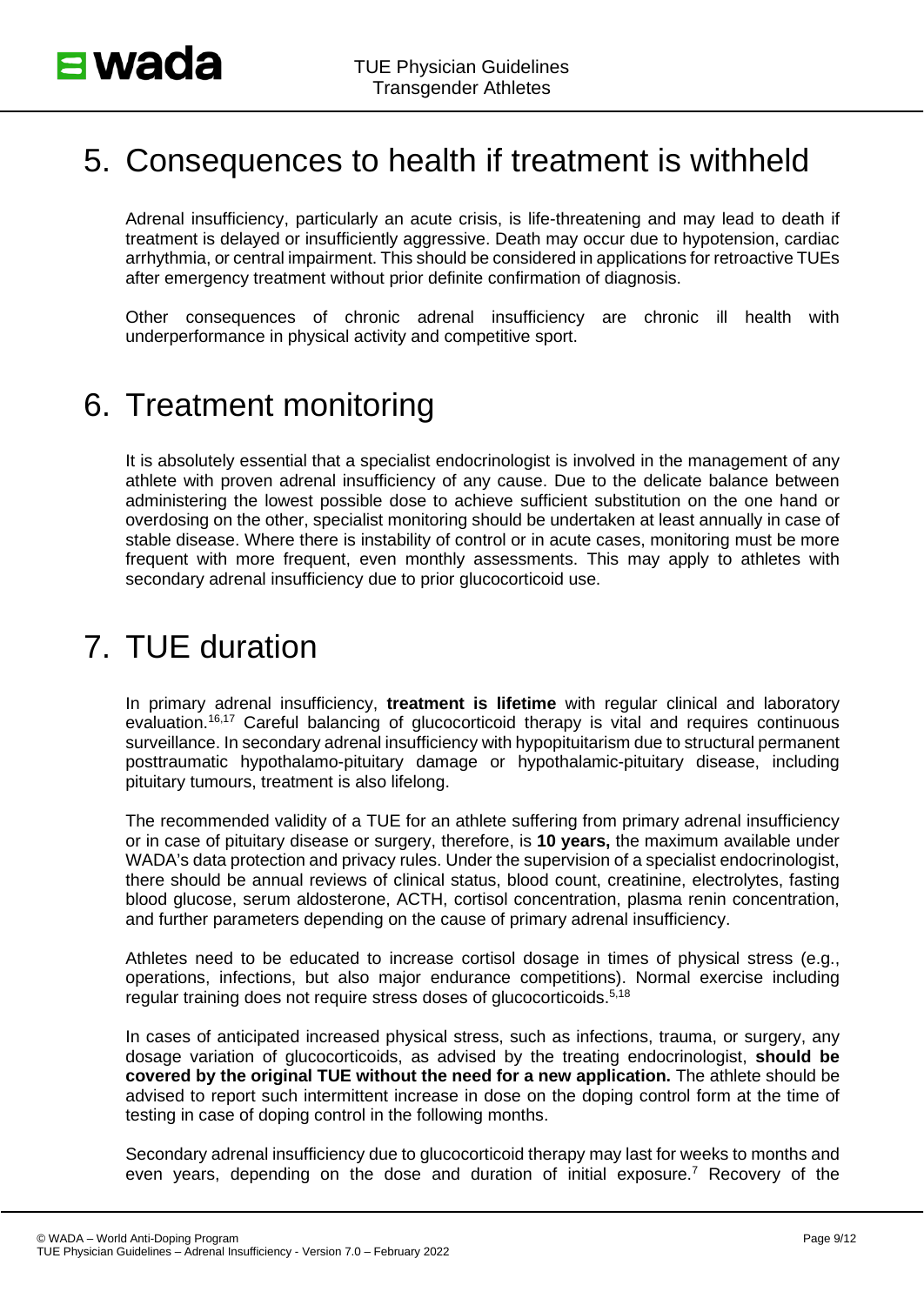hypothalamic-pituitary-adrenal axis in these patients requires regular monitoring of serum cortisol levels over time. Results should be interpreted by an experienced endocrinologist who will assess the need for further treatment.

In the treatment of adrenal insufficiency due to glucocorticoid withdrawal after out-of-competition treatment or an in-competition course of treatment for which a TUE had been granted previously, further TUEs may be granted for 4–12 weeks, depending on a review of the values of serial basal or stimulated cortisol concentrations. These new TUEs will only be issued after clinical and biological verification of a further need due to persisting adrenal insufficiency.

# 8. Appropriate cautionary matters

- Adrenal insufficiency is potentially life-threatening. Therefore, any delay in treating an acute exacerbation is unjustifiable. In cases where there is clinical suspicion of adrenal insufficiency from any cause, the initiation of treatment with glucocorticoids should always take precedence over further investigations. Athletes' health should never be jeapordized while waiting for prospective TUE approval.
- If female athletes who present with established primary adrenal insufficiency wish to apply for the supplemental use of DHEA, the opinion of an independent, expert endocrinologist must guide and ultimately inform the TUE application. Without such specialist input, the application will be considered incomplete by any TUEC.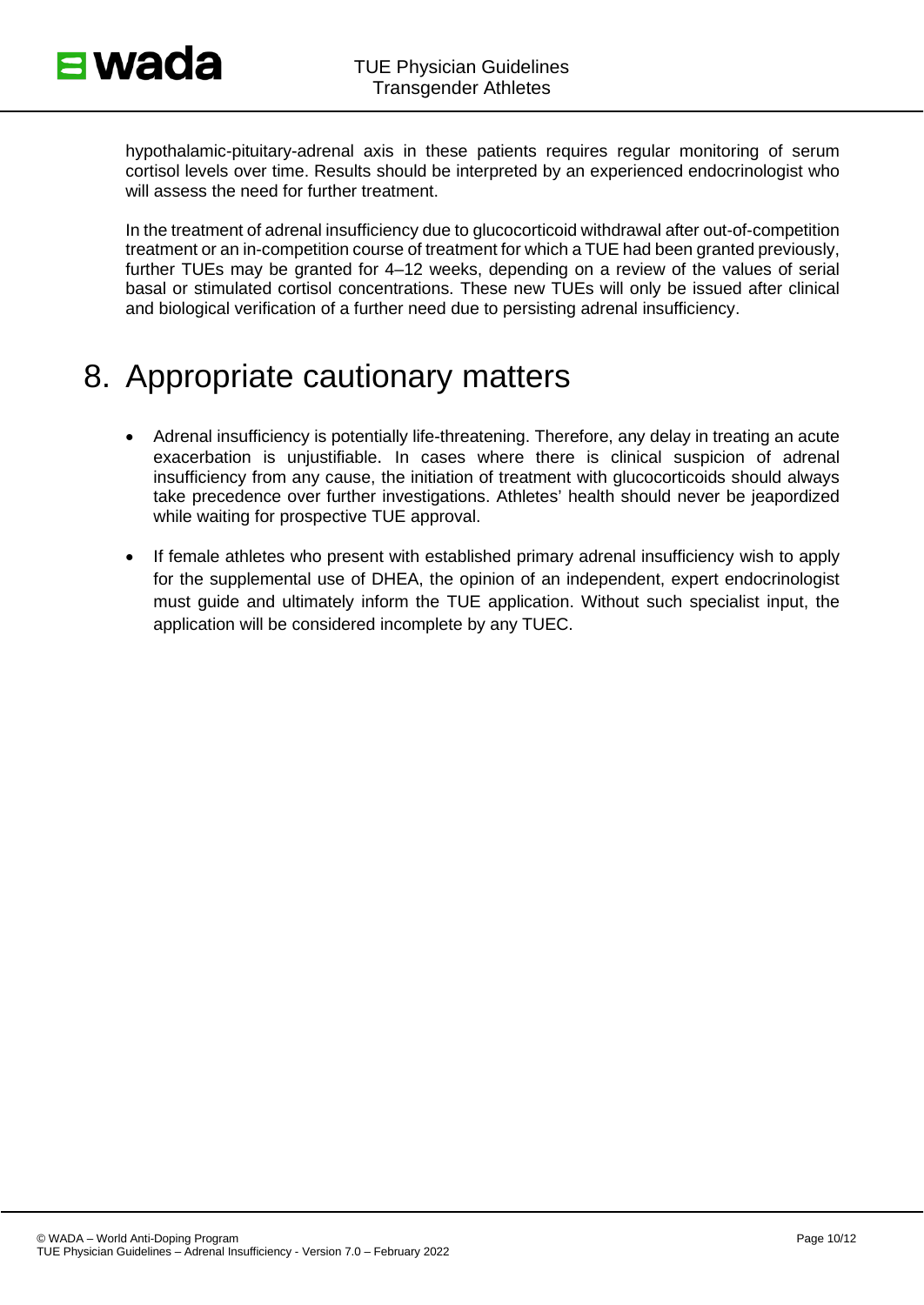# References

- 1. Bornstein SR, Allolio B, Arlt W, Barthel A, Don-Wauchope A, Hammer GD, Husebye ES, Merke DP, Murad MH, Stratakis CA, Torpy DJ. Diagnosis and treatment of primary adrenal insufficiency: An Endocrine Society Clinical Practice Guideline. J Clin Endocrinol Metabol. 2016 Feb; 101(2): 364-89.
- 2. Husebye ES, Pearce SH, Krone NP, Kämpe O. Adrenal insufficiency. Lancet. 2021; 397(10274): P613-629.
- 3. Bachelot A, Grouthier V, Courtillot C, Dulon J, Touraine P. Management of Endocrine Disease: Congenital adrenal hyperplasia due to 21-hydroxylase deficiency: update on the management of adult patients and prenatal treatment. Eur J Endocrinol. 2017 Apr; 176(4): R167-R181.
- 4. Auchus RJ, Arlt W. Approach to the patient: the adult with congenital adrenal hyperplasia. J Clin Endocrinol Metab. 2013 Jul; 98(7): 2645-55.
- 5. Speiser PW, Azziz R, Baskin LS, Ghizzoni L, Hensle TW, Merke DP, Meyer-Bahlburg HF, Miller WL, Montori VM, Oberfield SE, Ritzen M, White PC; Endocrine Society. Congenital adrenal hyperplasia due to steroid 21-hydroxylase deficiency: an Endocrine Society clinical practice guideline. J Clin Endocrinol Metab. 2010 Sep;95(9):4133-60. Erratum in: J Clin Endocrinol Metab. 2010 Nov; 95(11): 5137.
- 6. New M, Yau M, Lekarev O, Lin-Su K, Parsa A, Pina C, Yuen T, Khattab A. Congenital Adrenal Hyperplasia. 2017 Mar 15. In: De Groot LJ, Chrousos G, Dungan K, Feingold KR, Grossman A, Hershman JM, Koch C, Korbonits M, McLachlan R, New M, Purnell J, Rebar R, Singer F, Vinik A, editors. Endotext [Internet]. South Dartmouth (MA): MDText.com, Inc.; 2000. Available from [http://www.ncbi.nlm.nih.gov/books/NBK278953/.](http://www.ncbi.nlm.nih.gov/books/NBK278953/)
- 7. Carmina E, Dewailly D, Escobar-Morreale HF, Kelestimur F, Moran C, Oberfield S, Witchel SF, Azziz R. Non-classic congenital adrenal hyperplasia due to 21-hydroxylase deficiency revisited: an update with a special focus on adolescent and adult women. Hum Reprod Update. 2017 Sep 1; 23(5): 580-99.
- 8. Crowley RK, Argese N, Tomlinson JW, Stewart PM. Central hypoadrenalism. J Clin Endocrinol Metabol. 2014 Nov; 99 (11): 4027-36.
- 9. Rushworth RL, Torpy DJ, Falhammar H. Adrenal Crisis. N Engl J Med. 2019 Aug 29; 381(9): 852- 61.
- 10. Hahner S, Ross RJ, Arlt W, Bancos I, Burger-Stritt S, Torpy DJ, Husebye ES, Quinkler M. Adrenal insufficiency. Nat Rev Dis Primers. 2021 Mar 11; 7(1): 19.
- 11. Guinot M, Duclos M, Idres N, Souberbielle JC, Megret A, Lebouc Y. Value of basal serum cortisol to detect corticosteroid-induced adrenal insufficiency in elite cyclists. Eur J Appl Physiol. 2007; 99: 205-16.